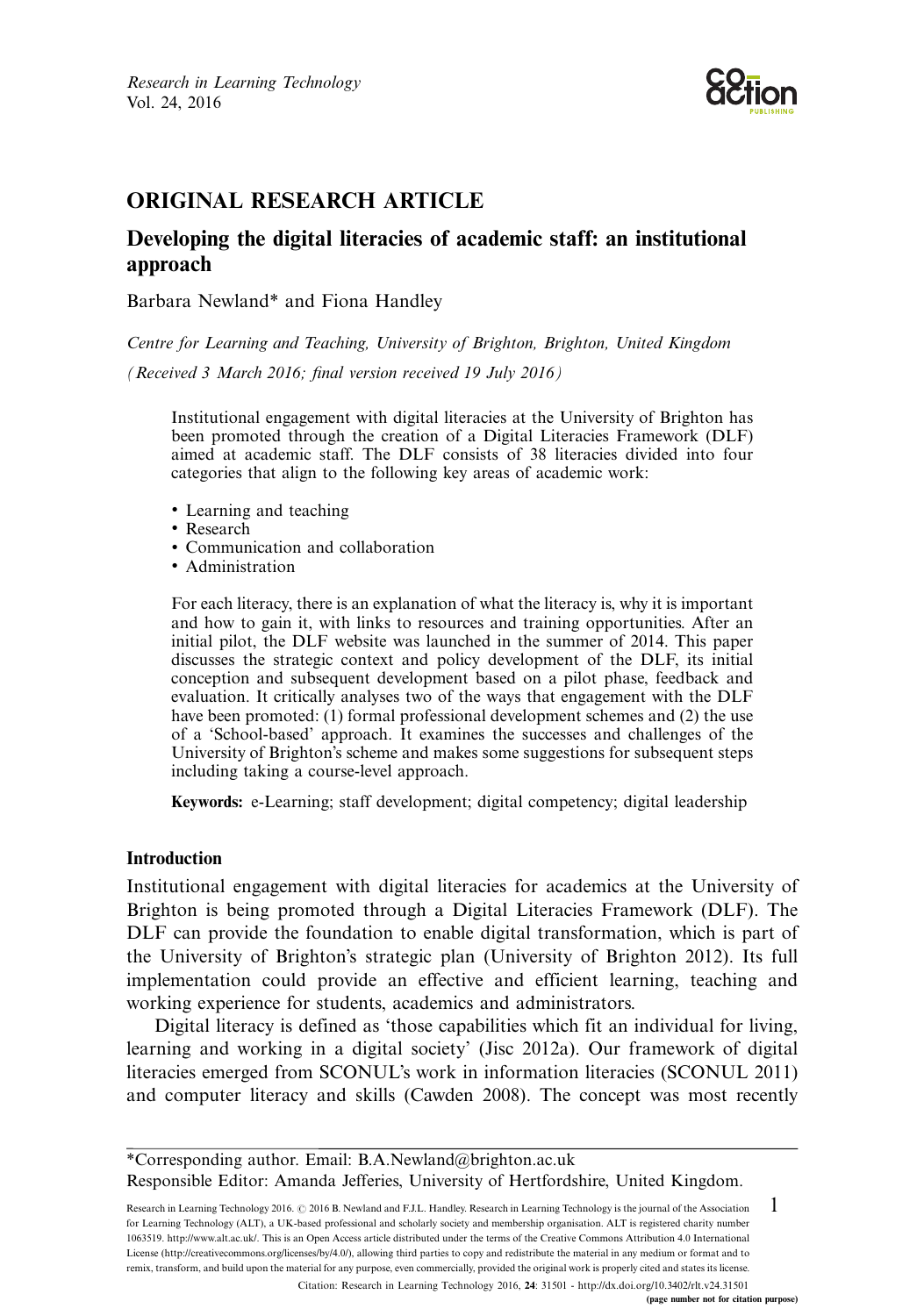framed in discussions around the tensions between literacy and skills (Goodfellow and Lea 2013) and so-called digital natives (Thomas 2011). The rejection of both presumptions about technology skills in user groups and technology as 'a neutral tool' (Selwyn 2011, p. 17) have reconceptualised digital literacy, like other literacies, as a social and cultural practice. This 'critical' approach to digital literacy focuses on 'how meaning is constructed, by whom and for what purposes' (Hinrichsen and Coombs 2014, p. 4) and the challenges of 'attempting to retro-fit new socio-cultural practices into conceptions of ''literacy''' (Belshaw 2011, p. 221). In practice, critical digital literacy involves individuals making informed decisions about what technologies to use in the light of their needs and their disciplinary practices.

Within the United Kingdom, the concept of digital literacy became more concrete in Jisc's Developing Digital Literacies Programme which ran from 2011 to 2013 (Jisc 2014). Jisc defined digital literacy as 'those capabilities which fit an individual for living, learning and working in a digital society' (Jisc 2012a). The Jisc programme funded a range of digital literacy projects across the United Kingdom (Jisc 2012b), and research was undertaken to explore the topics and skills that might be applicable to digital literacies in higher education (HE), with Sharpe and Beetham's Digital Literacy Framework being particularly influential (Sharpe and Beetham 2012).

#### **Methods**

It was within this context of digital literacies development that the University of Brighton began to explore its own approach to digital literacy. The Centre for Learning and Teaching (CLT) in consultation with Information Services (IS, which provides computing, library and media services) began considering the benefits an institutionwide approach to digital literacy would have, how it would relate to University strategy, who to target it at and what form it would take. In 2012, the CLT developed a draft digital literacies policy that was approved by the e-Learning Development Group, which then recommended it to the University's Learning and Teaching Committee in early 2013. The policy stated that 'everyone would be expected to have the core level of digital literacies for their learning, teaching, research and administrative work at the University'.

Following this, in 2013, the CLT made a successful bid for consultancy from the Leadership Foundation for UK HE together with its partners Jisc, the Association for Learning Technology, the National Union of Students and the Higher Education Academy (HEA). The consultancy took place over a 2-month period ending in June 2013 and helped develop the initiative. It was decided to initially focus on academic staff with the aim of engaging administrative staff and students at a later date. The rationale for this was the need to improve the level of digital literacy amongst some academic staff and the requirement for substantial resources to roll out the DLF to students.

The results of other Jisc (2012b) projects showed some diversity in the ways that universities encourag[ed](http://www.researchinlearningtechnology.net/index.php/rlt/article/view/31501) [staff](http://www.researchinlearningtechnology.net/index.php/rlt/article/view/31501) [to](http://www.researchinlearningtechnology.net/index.php/rlt/article/view/31501) [engage](http://www.researchinlearningtechnology.net/index.php/rlt/article/view/31501) [with](http://www.researchinlearningtechnology.net/index.php/rlt/article/view/31501) [digital](http://www.researchinlearningtechnology.net/index.php/rlt/article/view/31501) [literac](http://www.researchinlearningtechnology.net/index.php/rlt/article/view/31501)[ies,](http://dx.doi.org/10.3402/rlt.v24.31501) [for](http://dx.doi.org/10.3402/rlt.v24.31501) [example,](http://dx.doi.org/10.3402/rlt.v24.31501) [throug](http://dx.doi.org/10.3402/rlt.v24.31501)h lists of discipline-specific literacies (University of Bath 2012) or workshop toolkits (Hinrichsen and Coombs 2014; University of Greenwich 2013). Other frameworks, such as De Montfort University's self-evaluation framework, were being developed for use outside universities (Hall, Atkins, and Fraser 2014). The decision to use a framework approach was partly the result of Jisc's focus at the time on frameworks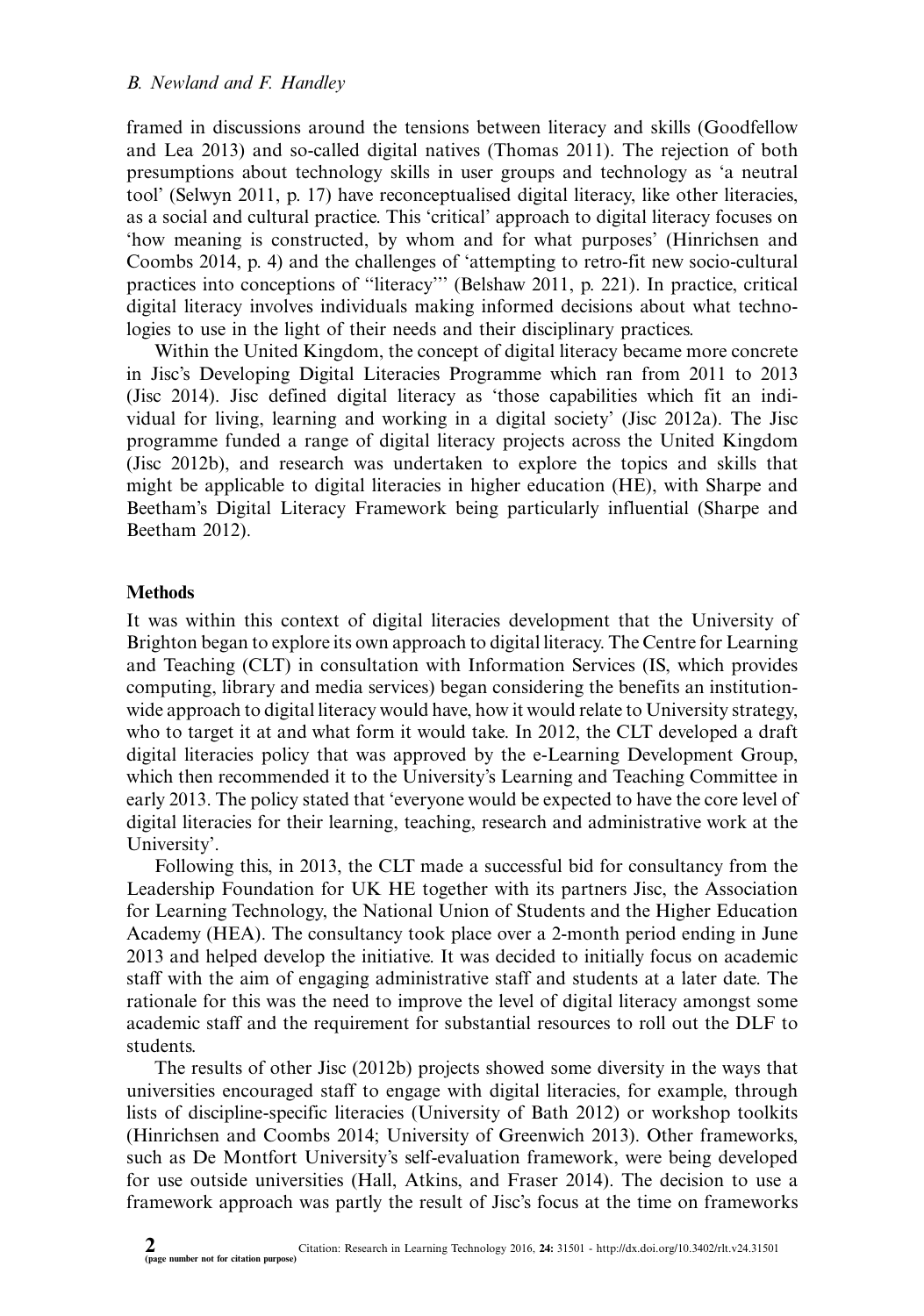(Sharpe and Beetham 2012) and to categorise literacies under the areas of activity undertaken by the academic staff. A framework also clearly communicated to staff as to what they were expected to know. In line with a 'critical' approach to digital literacy and Jisc's work, the University's definition was identified as:

Being digitally literate 'means competence and confidence with current technology and the ability to keep up to date by evaluating the appropriateness of new technology and acquiring new skills as necessary. For students it is a graduate attribute. For staff it is professional development. For teaching, it is the effective and efficient use of digital technologies in blended learning and not just knowledge of existence of technologies'.

An initial list of literacies was drawn up based on the SCONUL classifications. Each digital literacy was classified as either 'core' or 'further' and was organised into four categories:

- Learning and teaching
- Research
- Communication and collaboration
- Administration

Core literacies included any literacy that academics need to meet existing University policies. For example, as the University has an e-only Submission policy for text-based assignments, 'e-Submission' was a core literacy.

By the autumn of 2013, the initiative was sufficiently developed to be piloted in two Schools that had been identified by the senior management for participation. The pilot was in two phases and focused on finalising the core digital literacies, informing the development of the implementation plan and identifying resource requirements for the roll out. The final list of 38 core and further digital literacies was approved in February 2014 with minor changes approved in July 2014 (Appendix 1), of which 29 are core literacies and 9 are further literacies.

### Development of the initiative

The initiative was developed in two main ways – policy development and implementation, and the design and development of the DLF website.

### Policy development and implementation

The policy development took place within a strategic environment of increasing awareness of the technological changes in the HE environment and the implications of these for teaching and research (Friesen, Gourlay, and Oliver 2013; Haythornthwaite 2013). In particular, the University Strategic Plan 2012-2015 (University of Brighton 2012) stated a commitment to 'digital transformation'. Se[veral](http://www.researchinlearningtechnology.net/index.php/rlt/article/view/31501) [initiatives](http://www.researchinlearningtechnology.net/index.php/rlt/article/view/31501) [and](http://www.researchinlearningtechnology.net/index.php/rlt/article/view/31501) [policies](http://www.researchinlearningtechnology.net/index.php/rlt/article/view/31501) [relating](http://www.researchinlearningtechnology.net/index.php/rlt/article/view/31501) [t](http://www.researchinlearningtechnology.net/index.php/rlt/article/view/31501)[o](http://dx.doi.org/10.3402/rlt.v24.31501) [IT](http://dx.doi.org/10.3402/rlt.v24.31501) [infrastructure](http://dx.doi.org/10.3402/rlt.v24.31501) [and](http://dx.doi.org/10.3402/rlt.v24.31501) [b](http://dx.doi.org/10.3402/rlt.v24.31501)lended learning were created.

The digital literacies policy was developed by a Steering Group led by the CLT in co-ordination with the senior management from IS. One of the strengths of the Steering Group was that its membership was drawn from different services at a senior level, which meant that the policy was well supported as it went through the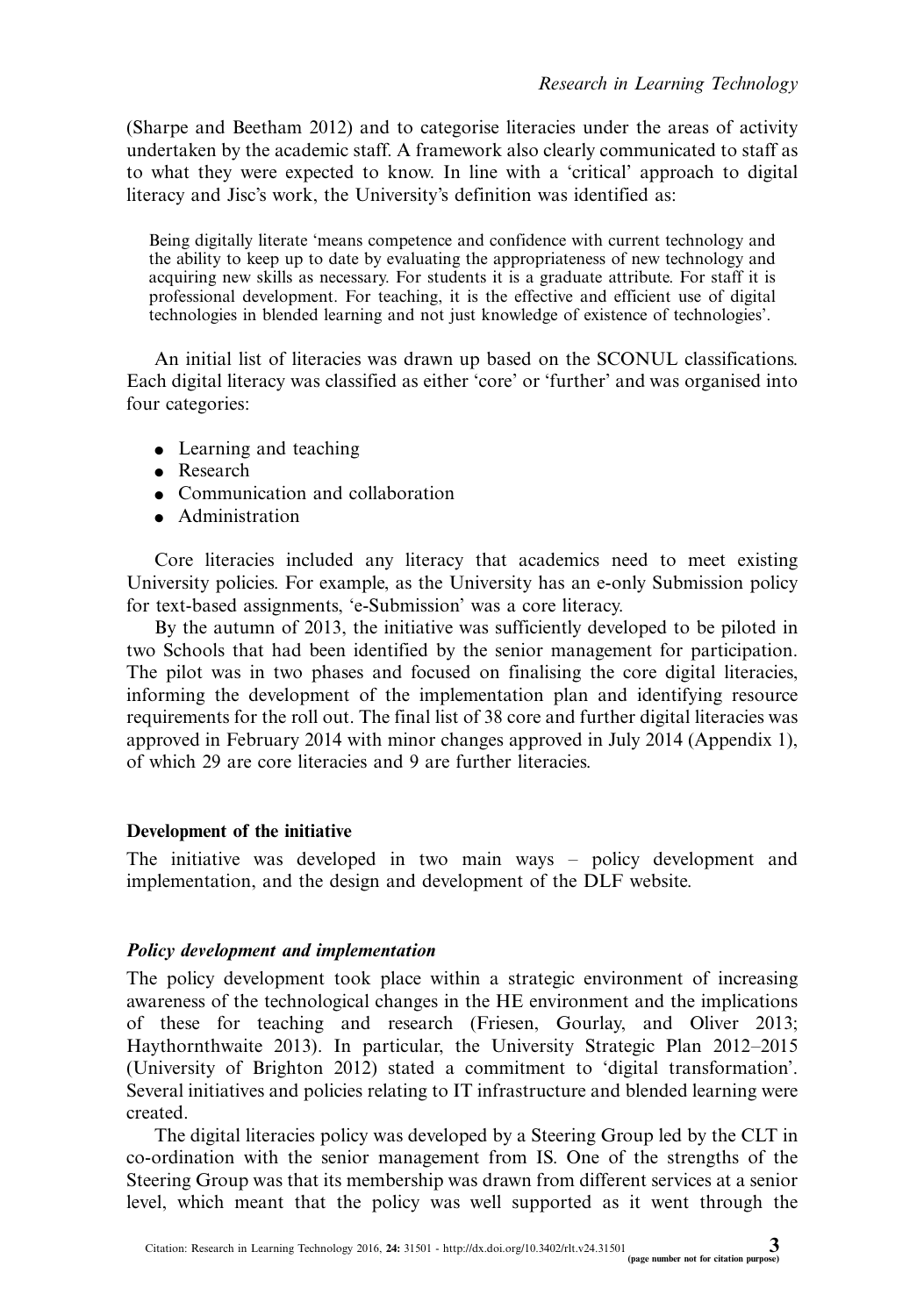committee process. Brown (2013) identifies this approach of cross-team working at the middle management level as being more successful than either top-down or bottom-up approaches in instigating institutional change in technology practice. The staged approach to the policy approval over several months meant that it was considered several times at the committee level and allowed a secure basis for support.

The Steering Group was supported by an Implementation Group, chaired by the CLT and consisting of CLT academic staff (including a Senior Lecturer on a 2-year contract to work in this area), Learning Technology Advisers (LTAs), Information Advisers (IAs) and Information Officers (IOs). They played a major role in the design and development of the Framework.

In January 2013, the Learning and Teaching Committee agreed that

- All individuals should identify their own levels of digital literacy and be responsible for achieving the appropriate level.
- Academics should be responsible for developing a blended learning curriculum with authentic use of digital technologies.
- Heads of School should have an overview of the digital literacies in their School.

The policy also contained statements relating to Human Resources and Brighton Students' Union having an overview of the digital literacy needs of the administrative staff and the students, respectively, with the intention of implementing the DLF among them at a later date. The implementation plan focused on rolling out the Framework to academic staff in a variety of ways: at an individual level, through formal professional development; via School-level engagement, staff development review and staff induction. Formal professional development and school-level engagement will be examined here.

## Design and development of the DLF website

The design of the DLF was informed by sector-wide initiatives in digital literacy, the findings of the consultancy and the available capacity within the University. An early version of the Framework was presented to the eLearning Development Group and the Learning and Teaching Committee in summer 2013, with the school pilots then helping to finalise this model.

The content of the DLF website was then developed through assigning literacies to members of the Implementation Group to whom they were most relevant, with a fairly equal distribution between LTAs, IAs, IOs and the CLT. The content for each literacy began with a brief overview, before being divided into sections for particular skills, each containing 'What' 'Why' and 'How' headings. The emphasis was on explaining what a literacy was and why it was important, with the aim of helping users make the decision about whether they needed to find out more about the skills associated with it. I[t](http://www.researchinlearningtechnology.net/index.php/rlt/article/view/31501) [was](http://www.researchinlearningtechnology.net/index.php/rlt/article/view/31501) [decided](http://www.researchinlearningtechnology.net/index.php/rlt/article/view/31501) [that](http://www.researchinlearningtechnology.net/index.php/rlt/article/view/31501) [the](http://www.researchinlearningtechnology.net/index.php/rlt/article/view/31501) ['How'](http://www.researchinlearningtechnology.net/index.php/rlt/article/view/31501) [subse](http://www.researchinlearningtechnology.net/index.php/rlt/article/view/31501)[ction](http://dx.doi.org/10.3402/rlt.v24.31501) [should](http://dx.doi.org/10.3402/rlt.v24.31501) [be](http://dx.doi.org/10.3402/rlt.v24.31501) [a](http://dx.doi.org/10.3402/rlt.v24.31501) [port](http://dx.doi.org/10.3402/rlt.v24.31501)al to information on digital skills rather than containing any information itself. This meant that existing resources on CLT, IS and external websites did not have to be replicated. It also allowed the opportunity of linking the Framework more systematically to external resources, and this contributed to the approval of the purchase of Lynda.com, the online training resource, in 2014.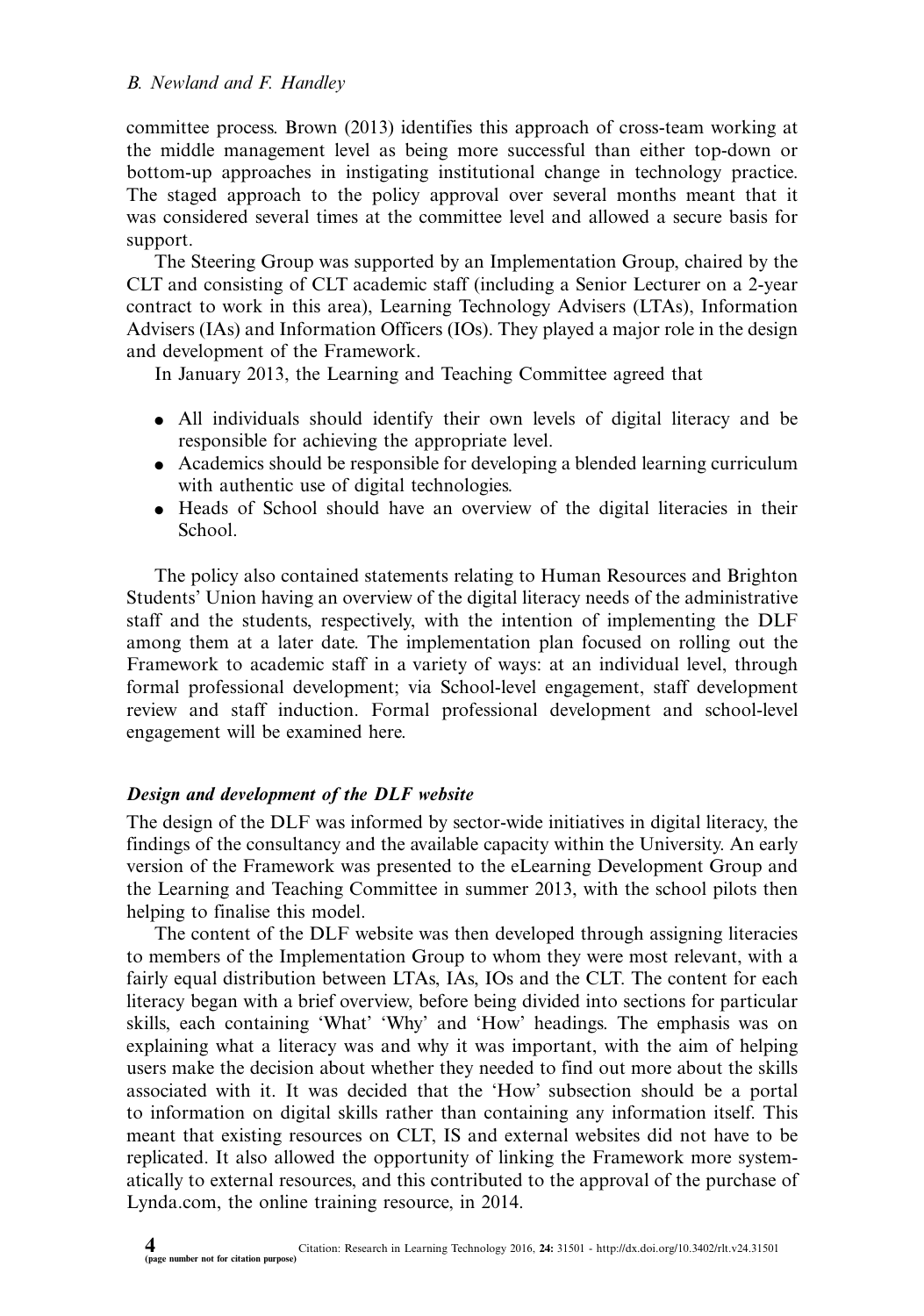The Framework was developed in WordPress as the University was in the process of changing its own web platform, and WordPress allows a wide range of functionality and engaging layouts. A key development was the creation of an interactive digital literacies logo (Figures 1 and 2) with a distinctive design that reflected discussions about how people would want to find out about the digital literacies. Both this and the website were designed by one LTA in consultation with the rest of the team, and resulted in a coherent DLF 'brand' which has been used in promoting the Framework.

While briefing notes were supplied to the authors, inevitably there was variability across the different entries. An editor drawn from the team then reviewed the content to improve consistency of vocabulary and tone, check for overlaps and omissions and edit the content. The literacies can be accessed either through tabs on the webpage, through a clickable version of the logo, via an index or through searching.

A greater challenge was presented in the creation of four quizzes, one each for the four DL categories, which were developed alongside the main website content. These were intended to be a way of encouraging engagement with the Framework. Technological constrain[ts meant that they had to be placed ou](http://www.studentfolio.brighton.ac.uk/diglits/)tside of the website using the testing tool in the University's virtual learning environment (VLE), Blackboard. The quiz questions tested basic information by asking questions such as 'Which of these statements is true about the university's VLE? (1) it runs on the Blackboard platform, (2) it runs on the Moodle platform, (3) it runs on Turnitin, (4) it runs on studentfolio'. It was in creating the quizzes that the nuances of right or wrong answers became apparent, which helped in refining the main web text.

The DLF website www.studentfolio.brighton.ac.uk/diglits/ was launched on 1 July 2014<sup>1</sup> .



Figure 1. The Digital Literacies Framework logo.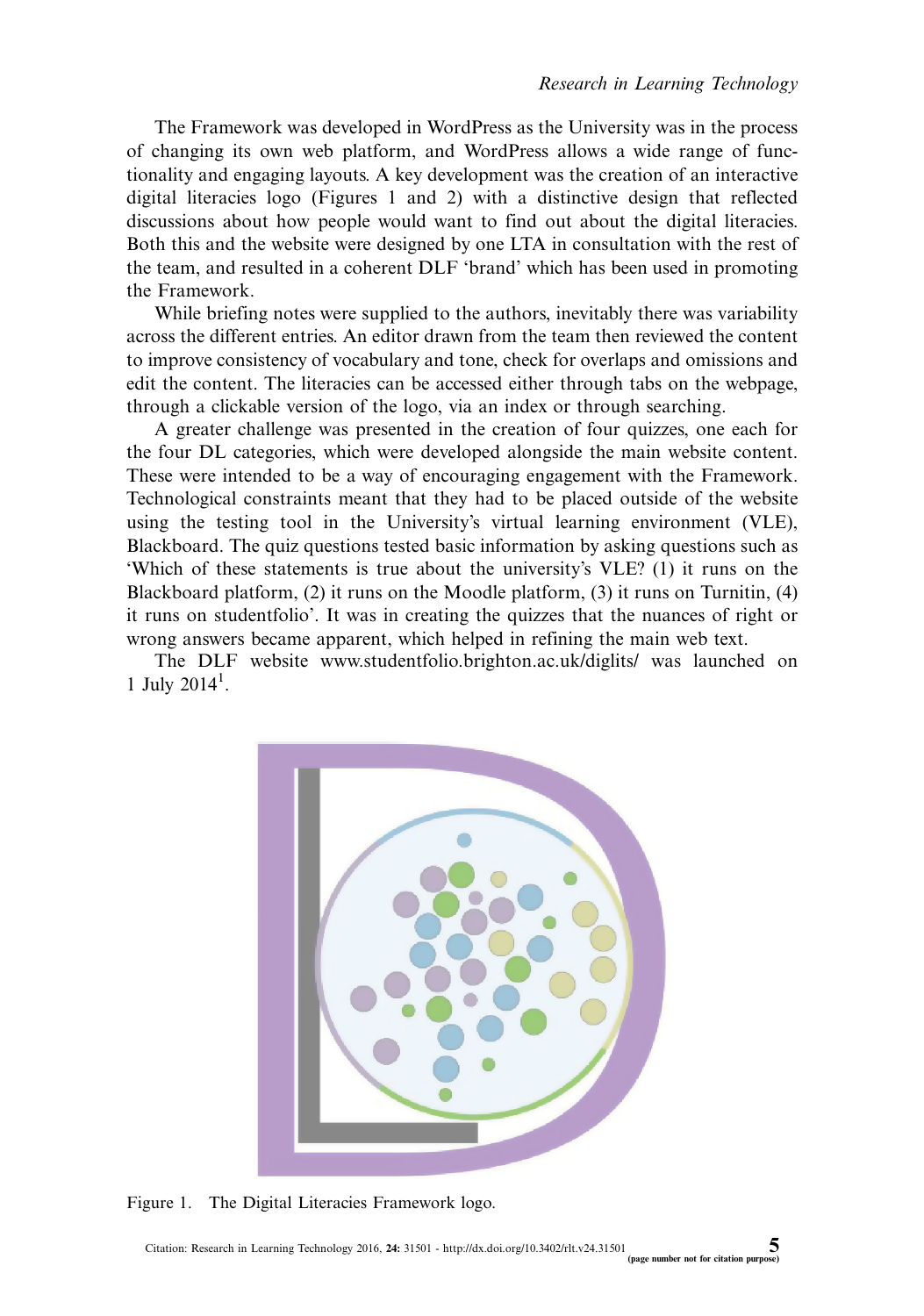

Figure 2. Detail of the interactive version of the logo.

## Embedding within formal professional development schemes

During the period of the development of the web interface, the DLF was integrated into the University of Brighton's Professional Recognition and Development (PRD) scheme and Postgraduate Certificate (PGCert) in Learning and Teaching in Higher Education. Both of these schemes are accredited by the HEA's UK Professional Standards Framework (UKPSF), which is 'a nationally recognised framework for benchmarking success within HE teaching and learning support' (HEA 2011). The HEA believes that the UKPSF is 'essential to driving improvement in, and raising the profile of learning and teaching in HE'. The UKPSF outlines the 'dimensions of professional practice with HE teaching and learning support as

- areas of activity undertaken by teachers and support staff,
- core knowledge needed to carry out those activities at the appropriate level and
- professional values that individuals performing these activities should exemplify'.

The UKPSF includes 'the use and value of appropriate learning technologies' as the fourth aspect of its core knowledge. The PGCert and PRD drew on and extended this commitment. Academics applying for professional recognition on the PRD scheme are required to include a declaration that they have attained the core digital literacies as identified in the University of Brighton's DLF. Attainment means understanding what each core digital literacy is, why they would use it and whether it is appropriate for them to use it. Applicants are also required to state how and why they have implemented blended learning in their teaching. The PGCert is a taught course and following best practice engagement with the DLF is embedded within its curriculum (Beetham, McGill, and Littlejohn 2009), for example, through assessment subjects related to bl[ended](http://www.researchinlearningtechnology.net/index.php/rlt/article/view/31501) [learning,](http://www.researchinlearningtechnology.net/index.php/rlt/article/view/31501) [or](http://www.researchinlearningtechnology.net/index.php/rlt/article/view/31501) [submission](http://www.researchinlearningtechnology.net/index.php/rlt/article/view/31501) [via](http://www.researchinlearningtechnology.net/index.php/rlt/article/view/31501) [dig](http://www.researchinlearningtechnology.net/index.php/rlt/article/view/31501)[ital](http://dx.doi.org/10.3402/rlt.v24.31501) [media](http://dx.doi.org/10.3402/rlt.v24.31501) [such](http://dx.doi.org/10.3402/rlt.v24.31501) [as](http://dx.doi.org/10.3402/rlt.v24.31501) [video](http://dx.doi.org/10.3402/rlt.v24.31501).

#### The Schools approach

The Framework was developed to be institution wide and is consequently quite generic. The Steering Group recognised that this approach was very 'top-down' and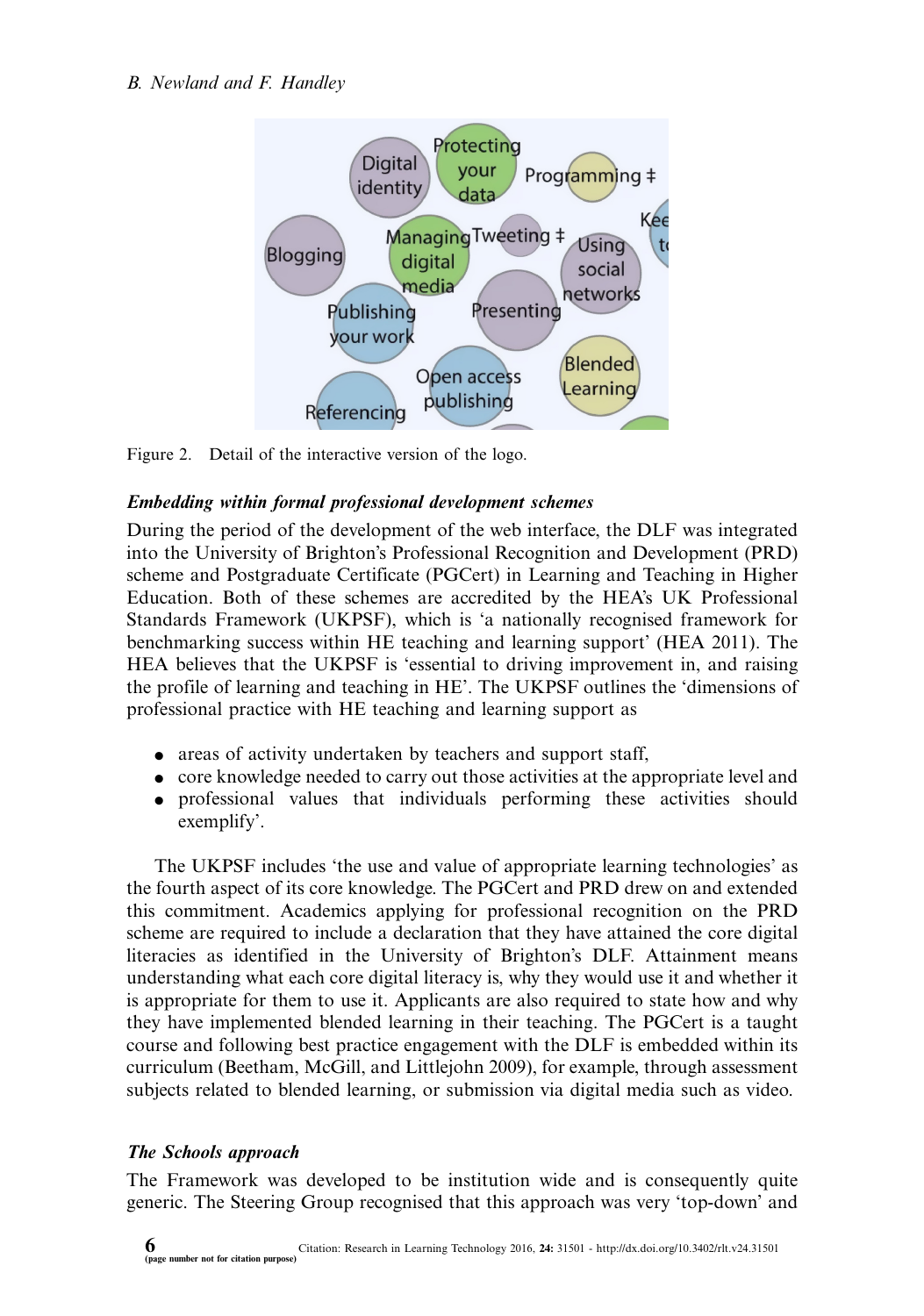may have resulted in a lack of commitment, as there was little opportunity to modify it for specific individual or team needs (Senge 2006, p. 198-204). One way around this was to give Schools some flexibility by allowing them to identify their own discipline-specific literacies related to the core literacies and to create their own bespoke packages of staff development. Further to this, a school-based model had been successful elsewhere (Sharpe, Benfield, and Francis 2006), and the school level also aligned with the amount of support that was available from IS and the CLT to run professional development sessions.

The approach was developed through the pilot with two Schools. In the first phase of the pilot one member of staff in each School was nominated by their Head of School to lead the School's involvement. An initial meeting was held to enable the nominated individual to gain an understanding of the DLF and for representatives of the Implementation Group to understand the School's requirements. By working with the Schools in this way, a clearer idea of how engagement in the second phase could be promoted was developed. It was clear that the Schools were keen to embrace the possibility of taking some ownership of the Framework by modifying it and engaging with it for their own needs. Following these meetings, there were short 1-hour interactive awareness-raising sessions followed by a workshop in each School on the DLF, attended by approximately 40 staff in each School. Staff were presented with an overview of the DLF and explored some of the quizzes. They had the opportunity to give feedback on some of the literacies they wanted to pursue both to the members of the Implementation Group and to the School contact. The feedback from these sessions informed the decisions about which literacies should be core or further, and resulted in the recommendation that attaining the digital literacy included the 'What' and 'Why' but not the 'How'.

In phase 2 of the pilot in the autumn of 2014, Schools were encouraged to extend their engagement to suit their own needs by being offered the opportunity of creating their own 10-hour 'package' of support from CLT and IS. The Schools could choose the digital literacies for their package as well as the format and timing of the support. These formats included sessions such as focusing on particular literacies, general sessions where staff developers could quickly work through literacies as requested by staff, and open sessions where staff could attend to work through the Framework with minimal support. The rationale for this approach was to align the attainment of digital literacies with the School's interests and requirements to ensure a good level of engagement.

### Results of the Schools Pilot

At the end of 2014, alongside the ongoing evaluation of the use of the Framework website through looking at analytics and a survey of workshop attendees, Phase 2 of the Schools pilot was evaluated. This evaluation was planned to look at the effectiveness of the dissemination of information about the Framework, the extent of identification of school-specific literacies and how the '10-hour package' was be[ing](http://www.researchinlearningtechnology.net/index.php/rlt/article/view/31501) [used.](http://www.researchinlearningtechnology.net/index.php/rlt/article/view/31501) [This](http://www.researchinlearningtechnology.net/index.php/rlt/article/view/31501) [was](http://www.researchinlearningtechnology.net/index.php/rlt/article/view/31501) [undertaken](http://www.researchinlearningtechnology.net/index.php/rlt/article/view/31501) [thro](http://www.researchinlearningtechnology.net/index.php/rlt/article/view/31501)[ugh](http://dx.doi.org/10.3402/rlt.v24.31501) [examining](http://dx.doi.org/10.3402/rlt.v24.31501) [respons](http://dx.doi.org/10.3402/rlt.v24.31501)es from the Schools, semi-structured interviews with each of the School contacts and an analysis of informal feedback received verbally and sent via email to the members of the Implementation Group.

In terms of dissemination, the initial School workshops were linked to School meetings and were therefore well attended, with around 60 people in total across the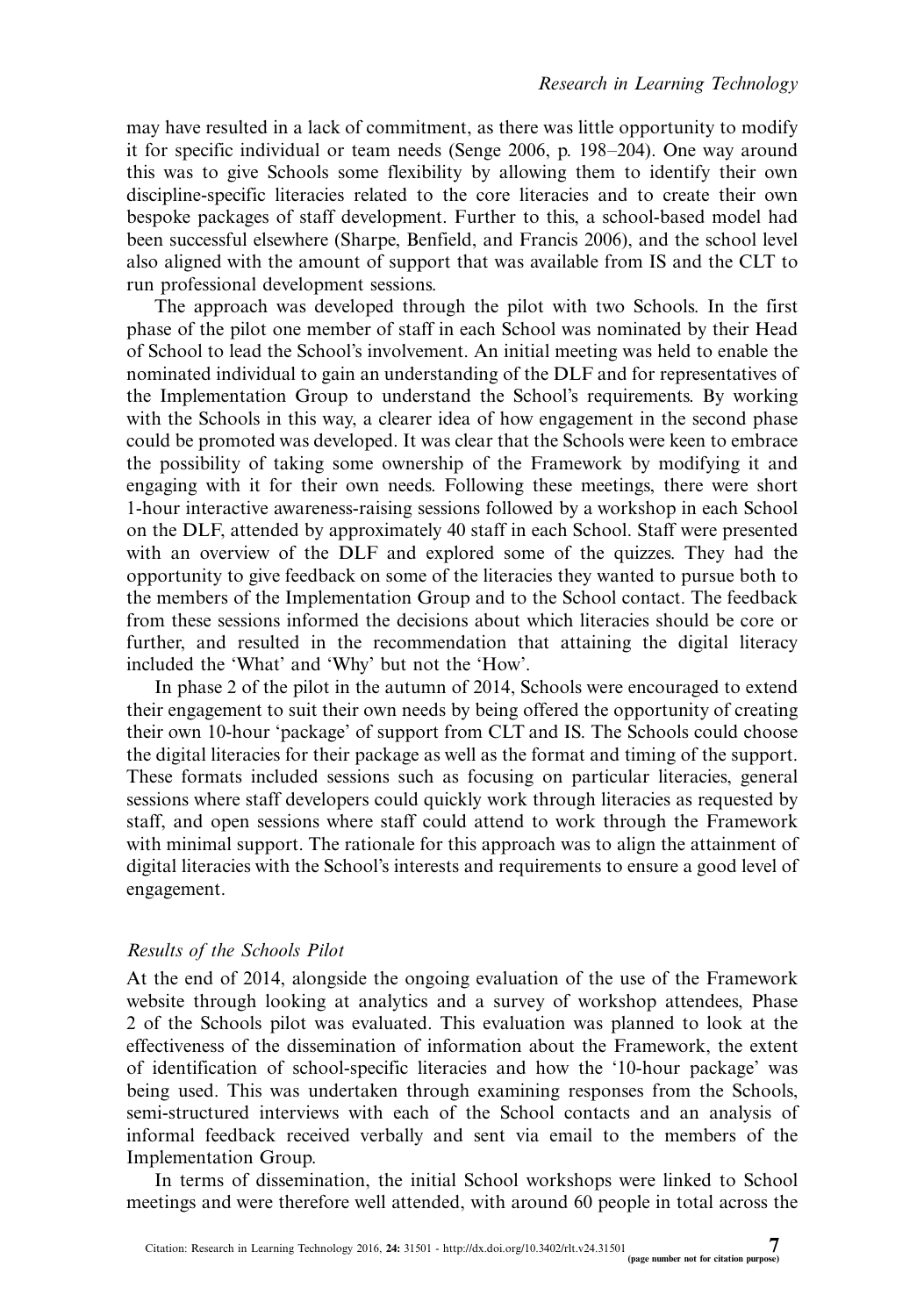two Schools. However, despite this promising start, the Schools approach did not proceed as envisaged. Despite the consultation with Schools around the concept of the DLF and its implementation plan, neither of the Schools proposed any schoolspecific digital literacy and none requested School-level staff development as part of the 10-hour package. The evaluation therefore shifted to looking at the reasons why this may have occurred, and to suggesting alternative approaches based on this evidence.

In practice, interest in the scheme immediately moved from School level to course (i.e. degree programmes such as BA History) level. Only one School-level session and one course-based session took place during the period of the pilot although interest was expressed by four others (three course based, one school based). One of the challenges was finding a date, within the duration of the pilot (3 months), when a large proportion of the course team could attend, with two sessions cancelled because of this.

The reasons for this shift of focus to course level became clearer in the interviews with the School contacts. These highlighted the gap between the oversight of staff development at the School level and the lack of mechanisms to identify gaps in staff development (e.g. to suggest school-specific literacies), organise staff development sessions or report on progress. In contrast, course-level processes, such as annual review and revalidation, have a well-embedded system of reporting and monitoring, and make an explicit link between course development and staff development.

This was supported through feedback from one course which had been approached to host a session, declined and then got back in contact to ask for support after the course had been through a periodic review. The staff survey on the use of the DLF website also asked for ideas to encourage the staff to engage, the 10 responses grouped around focusing on the benefits, in taking a course-based approach, and making it compulsory through using processes such as annual staff development reviews and course periodic reviews.

As a result of the evaluation, the initiative is currently focusing on working with course teams rather than with Schools. An important consideration when deciding to move to working with course teams was resourcing. One reason why it was decided to work at the School level was a concern about the amount of support that might be required from IS if the scheme was promoted at the course level. The modest demand that the pilot generated as well as the commitment to the purchase of Lynda.com in February 2014 made the course level roll out more feasible. The online training supplied by Lynda.com means that fewer face-to-face training sessions are necessary. Furthermore, it was also decided to investigate ways of incorporating engagement with the Framework into quality assurance processes to ensure follow-up by course teams.

There was no evidence that there was anything in the content or organisation of the 10-hour packages that meant they were not taken up by Schools, and indeed, similar kinds of sessions were requested by course teams during the pilot and thereafter. However, the most popular sessions requested were either general introductions to the DLF [or](http://www.researchinlearningtechnology.net/index.php/rlt/article/view/31501) [sessions](http://www.researchinlearningtechnology.net/index.php/rlt/article/view/31501) [where](http://www.researchinlearningtechnology.net/index.php/rlt/article/view/31501) [particular](http://www.researchinlearningtechnology.net/index.php/rlt/article/view/31501) [literacie](http://www.researchinlearningtechnology.net/index.php/rlt/article/view/31501)[s](http://dx.doi.org/10.3402/rlt.v24.31501) [were](http://dx.doi.org/10.3402/rlt.v24.31501) [explored](http://dx.doi.org/10.3402/rlt.v24.31501) [in](http://dx.doi.org/10.3402/rlt.v24.31501) [dept](http://dx.doi.org/10.3402/rlt.v24.31501)h, way beyond the requirements of the DLF.

Other than the changes that were made as a result of the evaluation, the initiative was also modified following feedback from the Learning and Teaching Committee. In particular, the Committee felt that the staff needed to have a clearer indication of whether they were digitally literate or not. As a result, in the autumn of 2014, the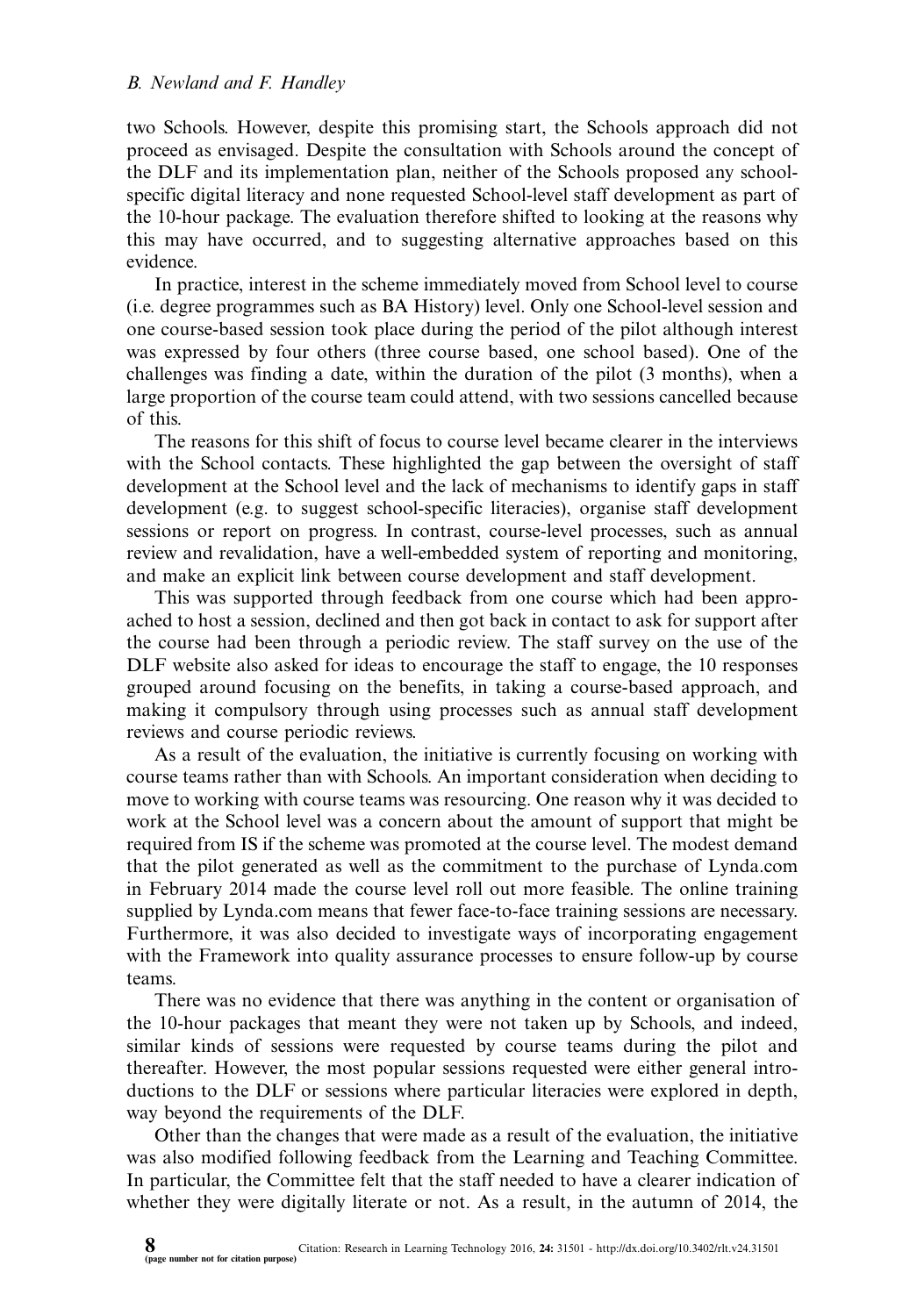Implementation Group added indicators in the form of a checklist for each digital literacy, so that the users could check off a series of statements. If they checked them all off, they could consider themselves literate in that area. Each contributor to the DLF website suggested three or four statements for each literacy, with the emphasis on having confidence or competence in a particular literacy, rather than having a particular skill, for example, 'I can name 3 benefits that using mobile technologies can bring to teaching'. This was a very revealing exercise, as it demonstrated the challenges of defining digital literacy for the institution.

## **Discussion**

The development and introduction of the DLF has met with both successes and challenges. The initial development of the policies relating to digital literacies went smoothly because they clearly aligned with the University's strategic commitment to digital transformation, drew on teams from across the University and had the backing of senior management through the committee process. The design and development of the DLF website was successful in terms of cross service team working, in creating a visually engaging brand for the project, creating a useable resource and developing an institutional statement on digital literacy. The creation of the quizzes and the indicators was challenging because it forced the team to consider how the commitment to an individual's reflection on their digital literacy transferred to what being digital literate meant for each individual literacy.

The DLF was promoted in several ways through formal professional development and the School-based approach. The professional development scheme approach was successful through the incorporation of engagement with the DLF into the PRD scheme and PGCert. This was a straightforward way to increase academic staff digital literacy with a particular focus on learning and teaching. The second approach through Schools was initially successful in the level of interest in the general sessions. However, the low levels of engagement with the concept of the 10-hour package were a surprise. It had been expected that the Schools would be keen to engage as they had been consulted over the implementation plan and could choose the literacies to align with their needs as well as the format and timing of the support. The reasons are at individual, school and institutional levels. Individual academics perceived the DLF as another item on the long list of things they need to do, but not a high priority. In Schools, the responsibility for implementing the DLF was given by the Head of School to academics who did not have a level of seniority required to influence colleagues. Therefore, there was no impetus for Schools to take ownership of their own version of the DLF by adding discipline-specific digital literacies. Institutionally, changes in senior management, including the retirement of one of the original champions of the initiative, meant that accountability for the project and its role in supporting the strategic commitment of digital transformation became less clear. An important consideration is that while some course teams were keen to engage and demonstrated a good alignment between the development of academic staff digital lit[eracies](http://www.researchinlearningtechnology.net/index.php/rlt/article/view/31501) [and](http://www.researchinlearningtechnology.net/index.php/rlt/article/view/31501) [course](http://www.researchinlearningtechnology.net/index.php/rlt/article/view/31501) [development](http://www.researchinlearningtechnology.net/index.php/rlt/article/view/31501) [in](http://www.researchinlearningtechnology.net/index.php/rlt/article/view/31501) [are](http://www.researchinlearningtechnology.net/index.php/rlt/article/view/31501)[as](http://dx.doi.org/10.3402/rlt.v24.31501) [such](http://dx.doi.org/10.3402/rlt.v24.31501) [as](http://dx.doi.org/10.3402/rlt.v24.31501) [blended](http://dx.doi.org/10.3402/rlt.v24.31501) [learni](http://dx.doi.org/10.3402/rlt.v24.31501)ng, course leaders will generally stick to a needs-based or 'problem-centred' model of staff development (Harrison 2005, cited in McCaffery 2010, p. 204), which is symptomatic of institutions with unpredictable environments and resource constraints. In contrast, the DLF, being quite generic and with no alignment to an urgent institutional strategy is the kind of initiative associated with stable institutional environments with robust staff develop-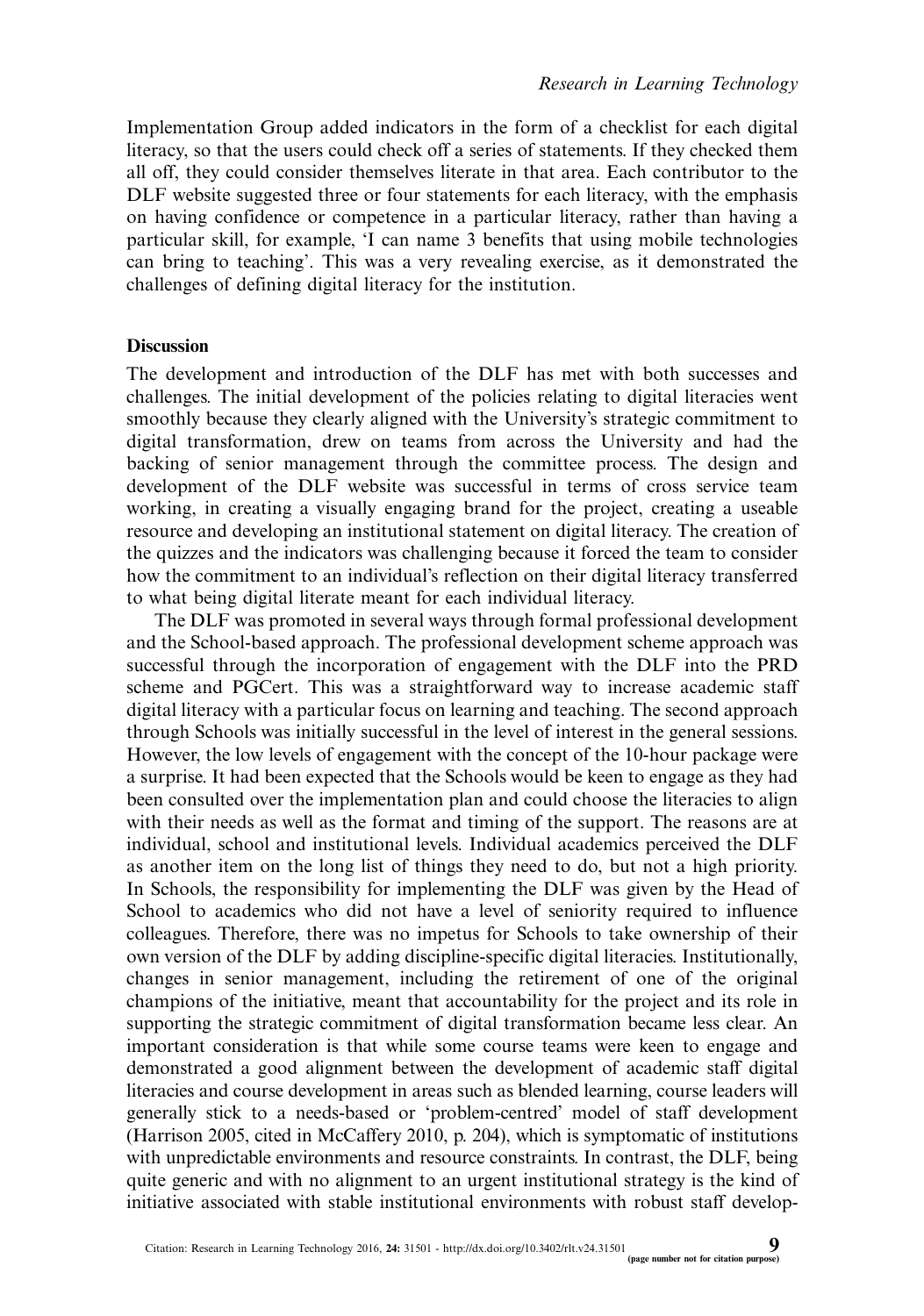ment. This suggests that either digital literacies must become of greater institutional importance or a much wider cultural change within Universities needs to take place.

One important finding from the evaluation was that where there was a requirement to engage with the Framework as a result of a quality assurance process, it was more likely to be pursued by course teams. Exploring ways of incorporating engagement with the DLF into processes such as course approval and revalidation will become increasingly important, particularly as the development of digital literacy is starting to be seen as a quality assurance issue, with the Quality Assurance Agency using it as one theme in 2015-2016 (QAA 2015). This points to a more regulatory stance on digital literacy, with the focus being on the incorporation of digital literacies into the curriculum.

#### Conclusion and next steps

The Framework approach to developing digital literacies at the University of Brighton has been successful in policy development and professional development through the PGCert and PRD schemes. The School approach has not progressed as expected, with the focus shifting to course-level engagement with the Framework. While it is positive that the DLF is being used, albeit in a different way to what was intended, there has been a lack of systematic institution-wide engagement with digital literacies.

Furthermore, there is an increasing emphasis on the importance of digital literacy that is being driven from various sectors. The National Media Council identifies the lack of digital literacy as impeding technology adoption in HE (Johnson et al. 2014, 2016), and UCISA's research (2015) on digital capabilities resonates with our findings. It identifies competing strategic initiatives, institutional culture, lack of money and departmental culture as the key barriers to change. What is clear is that at the University of Brighton, there is not going to be one simple solution to increasing staff digital literacy. We have already seen how course teams are using the DLF in unexpected ways, and that successful routes include incorporating digital li[teracy into](http://blogs.brighton.ac.uk/digitalliteracies/) for[mal staff development and](http://blogs.brighton.ac.uk/digitalliteracies/) quality assurance processes. While one approach to institution-wide change did not develop as anticipated, the increasing external pressure to develop staff digital literacy, especially with increasing expectations around student digital literacy, means that future rollouts will have more chance of success.

## **No[te](http://www.webarchive.org.uk/wayback/archive/20140615060659/)**

1. [A](http://www.jisc.ac.uk/media/documents/projects/llidareportjune2009.pdf) [refreshed](http://www.jisc.ac.uk/media/documents/projects/llidareportjune2009.pdf) [version](http://www.jisc.ac.uk/media/documents/projects/llidareportjune2009.pdf) [o](http://www.jisc.ac.uk/media/documents/projects/llidareportjune2009.pdf)f the Framework was launched in July 2016. See http://blogs. [brighton.ac.uk/digitalliteracies/](http://neverendingthesis.com/doug-belshaw-edd-thesis-final.pdf)

#### References

- Beetham, H., McGill, L. & Littlejohn, A. (2009) Thriving in the 21st Century: Learning Literacies for the Di[gital](http://www.researchinlearningtechnology.net/index.php/rlt/article/view/31501) [Age](http://www.researchinlearningtechnology.net/index.php/rlt/article/view/31501) [\(Llida](http://www.researchinlearningtechnology.net/index.php/rlt/article/view/31501) [Project\)](http://www.researchinlearningtechnology.net/index.php/rlt/article/view/31501), [online] Availab[le](http://dx.doi.org/10.3402/rlt.v24.31501) [at:](http://dx.doi.org/10.3402/rlt.v24.31501) [http://www.webarchi](http://dx.doi.org/10.3402/rlt.v24.31501)ve. org.uk/wayback/archive/20140615060659/http://www.jisc.ac.uk/media/documents/projects/ llidareportjune2009.pdf
- Belshaw, D. (2011) What Is Digital Literacy? A Pragmatic Investigation, [online] Available at: http://neverendingthesis.com/doug-belshaw-edd-thesis-final.pdf
- Brown, S. (2013) 'Large-scale innovation and change in UK higher education', Research in Learning Technology, vol. 21, 22316, doi: http://dx.doi.org/10.3402/rlt.v21i0.22316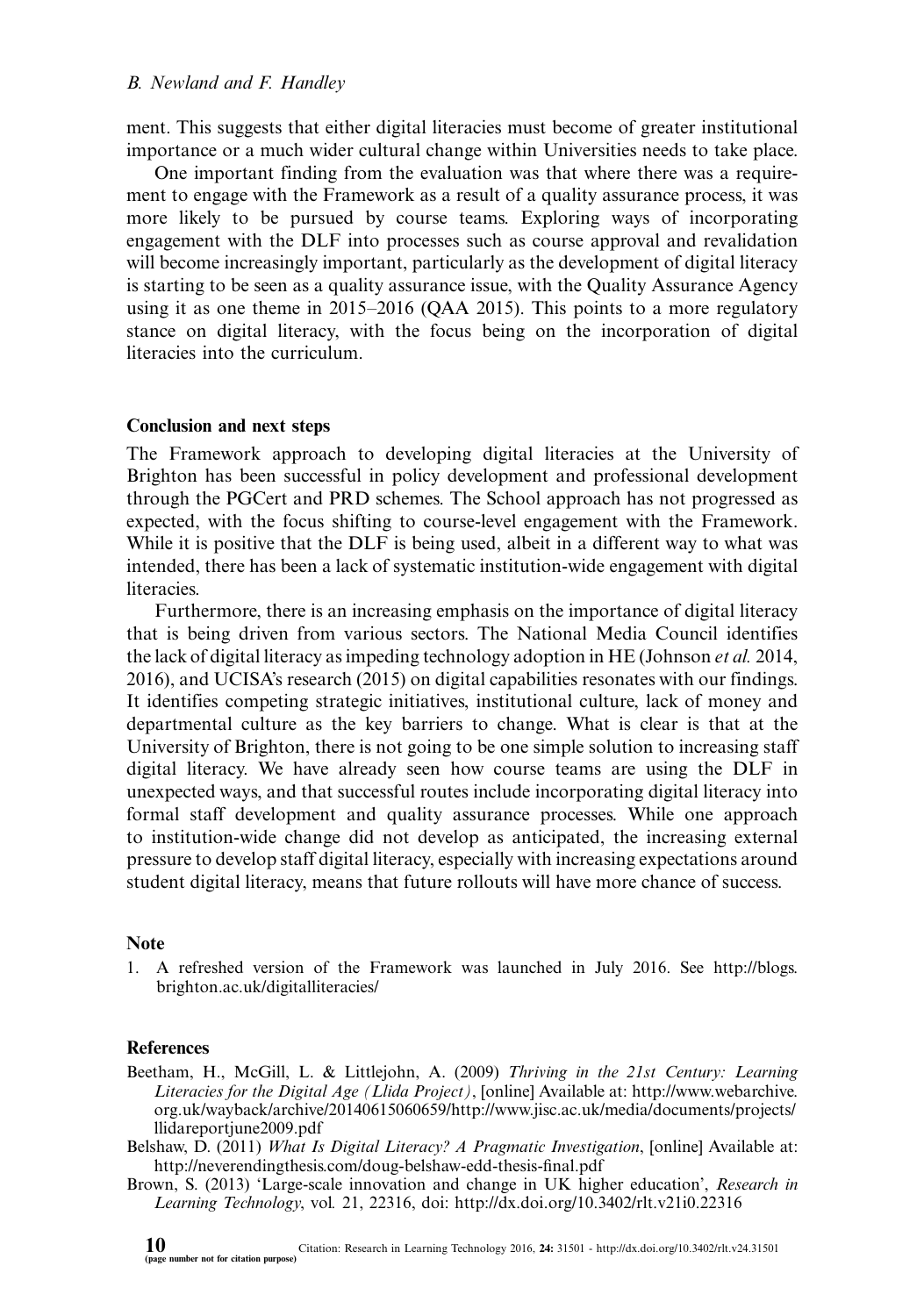- Cawden, D. (2008) 'Ori[gins and concepts of digital literacy',](http://dx.doi.org/10.3402/rlt.v22.21440) in Digital Literacies: Concepts, Policies, Practices, eds C. Lankshear & M. Knobel, Peter Lang, New York, pp. 17-32.
- Friesen, N., Gourlay, L. & Oliver, M. (2014) 'Editorial: scholarship and literacies in a digital age', Research in Learning Technology, vol. 21, 23834, doi: http://dx.doi.org/10.3402/rlt.v21. 23834
- Goodfellow, R. & Lea, M. R. (eds) (2013) Literacy in the Digital University: Critical Perspectives on Learning, Scholarship, and Technology, Routledge, London.
- Hal[l, R., Atkins, L. & Fraser, J. \(2014\) 'Defining a self-evaluation digital literacy framework](https://www.heacademy.ac.uk/recognition-accreditation/uk-professional-standards-framework-ukpsf) for secondary educators: the Digilit Leicester project', Research in Learning Technology, vol. 22, 21440, doi: http://dx.doi.org/10.3402/rlt.v22.21440
- Ha[rrison, R. \(2005\)](http://dx.doi.org/10.3402/rlt.v21.21334) Learning and Development. 4th edn, Chartered Institute of Pers[onnel](http://dx.doi.org/10.3402/rlt.v21.21334) [and](http://dx.doi.org/10.3402/rlt.v21.21334) Development, London.
- Ha[ythornthwaite, C. \(](http://web.archive.org/web/20141011143516/)[2013\) 'Emergent practices for literacy, e-learners, and th](http://www.jiscinfonet.ac.uk/infokits/digital-literacies/)[e](http://web.archive.org/web/20141011143516/) [digital](http://web.archive.org/web/20141011143516/) [university',](http://web.archive.org/web/20141011143516/) in Literacy in the Digital University: Critical Perspectives on Learning, Scholarship and Technology, eds R. Goodfellow & [M. R. Lea, Routledge, London, pp. 56](http://www.webarchive.org.uk/wayback/archive/20140614144932/)-66.
- HE[A. \(2011\) '](http://www.webarchive.org.uk/wayback/archive/20140614144932/)[UK professional standards framework', \[online\] Available at: https://www.](http://www.jisc.ac.uk/whatwedo/programmes/elearning/developingdigitalliteracies/Developingdigitalliteraciesprog.aspx) [heacademy.ac.uk/recognition-accre](http://www.jisc.ac.uk/whatwedo/programmes/elearning/developingdigitalliteracies/Developingdigitalliteraciesprog.aspx)ditation/uk-professional-standards-framework-ukpsf
- Hinrichsen, J. & Coombs, A. (2014) 'The five resources of critical digital literacy: a framework for curriculum integration', Re[search in Learning Technology](https://www.jisc.ac.uk/rd/projects/building-digital-capability), vol. 21, 21334, doi: http://dx. doi.org/10.3402/rlt.v21.21334
- Jisc. (2012a) 'Developing digital literacies', [online] Available at: http://web.archive.org/web/ 20141011143516/http://www.jiscinfonet.ac.uk/infokits/digital-literacies/
- Jisc. (2012b) 'Developing digital literacies programme: summary of project baseline reports', [online] Available at: http://www.webarchive.org.uk/wayback/archive/2014 0614144932/http://www.jisc.ac.uk/whatwedo/programmes/elearning/developingdigitalliteracies/ Developingdigitalliteraciesprog.aspx
- Jisc. (2014) 'Building digital capability: building capability for new digital leadership, pedagogy and efficiency', [o[nline\] Available at: https://www.jisc.ac.uk/rd/projects/building-digital-capability](http://www.sconul.ac.uk/publication/digital-literacy-lens-on-the-sconul-seven-pillars-of-information-literacy)
- Joh[nson, L.,](http://www.sconul.ac.uk/publication/digital-literacy-lens-on-the-sconul-seven-pillars-of-information-literacy) et al., (2014) NMC Horizon Report: 2014 Higher Education Edition, The New Media Consortium, Austin, TX.
- Johnson, L., et al., (2016) NMC Horizon Report: 2016 Higher Education Edition, The New Media Consortium, Austin, TX.
- McCaffery, P. (2010) The Higher Education Manager's Handbook: Effective Leadership and Management in Universities and Colleges, 2nd edn, 1st edn 2004, Routledge, Abingdon.
- QAA. (2015) Higher Education Themes 2015-16, Quality Assurance Agency, Gloucester.
- SCONUL. (2011) '7 Pillars of information literacy through a digital literacy ''lens''', [online] Available at: http://www.sconul.ac.uk/publication/digital-literacy-lens-on-the-sconul-sevenpillars-of-information-literacy
- Selwyn, N. (2011) Education and Technology: Key Issues and Debates, Continuum, London.
- Senge, P. M. (2006) The Fifth Discipline: The Art and Practice of the Learning Organization, 2nd edn, 1st edn 1990, Random House, London.
- Sharpe, R. & Beetham, H. (2010) 'Understanding students' uses of technology for learning: towards creative appropriation' in Rethinking Learning for a Digital Age: How Learners are Shaping their Experiences[, eds R. Sharpe, H. Beetham](https://digilitpride.wordpress.com/digital-literacy-statements/) & S. De Freitas, Routledge, Abingdon, pp. 85-99.
- Sharpe, R., Benfield, G. & Francis, R. (2006) 'Implementing a university e-learning strategy: levers for change within academic schools', ALT-J Research in Learning Technology, vol. 14, no. 2, pp. 135-151.
- Th[omas, M. \(ed\) \(2011\)](https://sites.google.com/site/dlframework/toolsandsupport/exploringdl) Deconstructing Digital Native[s:](https://sites.google.com/site/dlframework/toolsandsupport/exploringdl) [Young](https://sites.google.com/site/dlframework/toolsandsupport/exploringdl) [People,](https://sites.google.com/site/dlframework/toolsandsupport/exploringdl) [Technology](https://sites.google.com/site/dlframework/toolsandsupport/exploringdl) [and](https://sites.google.com/site/dlframework/toolsandsupport/exploringdl) [the](https://sites.google.com/site/dlframework/toolsandsupport/exploringdl) [New](https://sites.google.com/site/dlframework/toolsandsupport/exploringdl) Literacies, Routledge, Abingdon.
- UCISA. (2015) Digital Capabilities Report 2014, UCISA, Oxford.
- U[niversity](http://www.researchinlearningtechnology.net/index.php/rlt/article/view/31501) [of](http://www.researchinlearningtechnology.net/index.php/rlt/article/view/31501) [Bath.](http://www.researchinlearningtechnology.net/index.php/rlt/article/view/31501) [\(2012\)](http://www.researchinlearningtechnology.net/index.php/rlt/article/view/31501) ['Professionalism](http://www.researchinlearningtechnology.net/index.php/rlt/article/view/31501) [in](http://dx.doi.org/10.3402/rlt.v24.31501) [the](http://dx.doi.org/10.3402/rlt.v24.31501) [digital](http://dx.doi.org/10.3402/rlt.v24.31501) [environmen](http://dx.doi.org/10.3402/rlt.v24.31501)t', [online] Available at: https://digilitpride.wordpress.com/digital-literacy-statements/
- University of Brighton. (2012) University of Brighton Strategic Plan 2012-2015, University of Brighton, Brighton.
- University of Greenwich. (2013) The 5 resources model of critical digital literacy: exploring digital literacies workshop pack, [online] Available at: https://sites.google.com/site/dlframework/ toolsandsupport/exploringdl